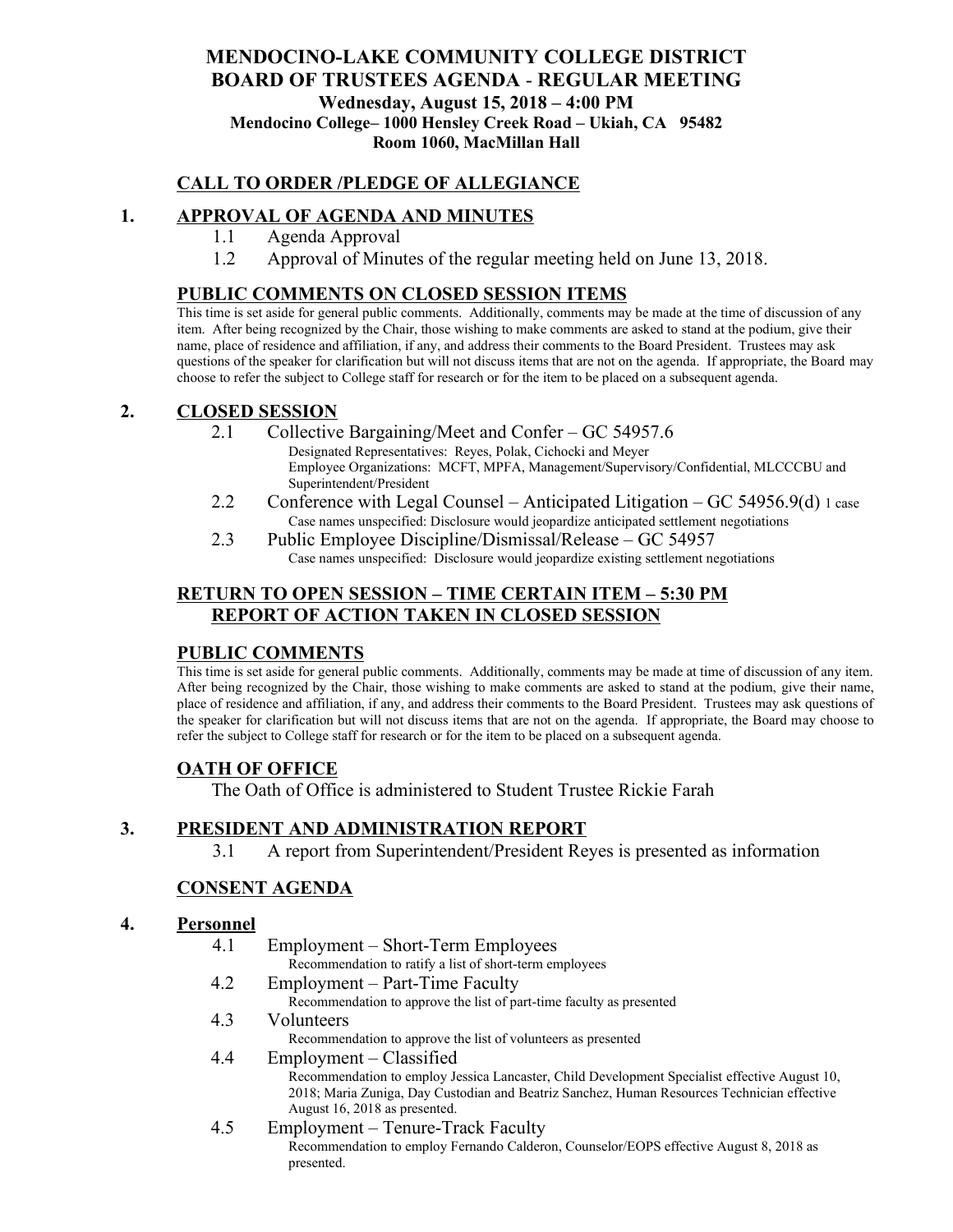4.6 Employment – Temporary, Non-tenure Track, Categorically Funded, Full-Time Faculty

Recommendation to employ Shanti Adhikari as a temporary, non-tenure track, categorically funded, full-time Nursing faculty effective August 17, 2018 through May 24, 2019 as presented.

- 4.7 Transfer/Promotion/Reassignment Classified Recommendation to approve the transfer and promotion of Ben Kohler, EMS Controls Specialist, effective August 16, 2018 as presented.
- 4.8 Resignation/Retirement Classified Recommendation to ratify the resignation of Jacob Troester, Instructional Assistant – Ceramics as presented.
- 4.9 Resignation/Retirement Full Time Faculty Recommendation to ratify the resignation of Tanja Ramming, full-time faculty, CalWORKS Coordinator/Counselor as presented.
- 4.10 Unpaid Leave of Absence Full-Time Faculty Recommendation to approve the unpaid leave of absence for Maria Cetto, full-time faculty, Spanish, as presented.
- 4.11 Employment Temporary Full-Time Faculty Assignment Recommendation to approve the employment of Joseph Harrington, temporary, full-time faculty, Spanish, as presented.
- 4.12 Management/Supervisory/Confidential Tentative Agreement, 2018-2019 Recommendation to ratify the 2018/2019 tentative agreement between the District and the Management/Supervisory/Confidential employees as presented.

# **5. Other Items**

- 5.1 Fiscal Report as of June 30, 2018
	- Recommendation to accept the report as presented
- 5.2 Quarterly Fiscal Status Report Recommendation to accept the report as presented
- 5.3 Donations Recommendation to accept the donated items as presented

# **6. ACTION ITEMS**

- 6.1 Contracts and Agreements Quarterly Ratification Recommendation to ratify the contracts and agreements as presented
- 6.2 Establishment of School Warrant/Pass Through Fund Resolution 08-18-01 Recommendation to adopt resolution 08-18-01 to establish the School Warrant/Pass Through Fund as presented
- 6.3 2018-/2019 Appropriation Limit Resolution 08-18-02 Recommendation to adopt resolution 08-18-02 and establish the District's 2018-2019 appropriation limit at \$31,233,117 as presented
- 6.4 Board Policy Revisions Second Reading Recommendation to adopt the Board policy additions and revisions as presented

## **7. BIG PICTURE**

7.1 Campus Climate and Student Engagement Surveys A presentation by Dr. Dave Trites from Ruffalo Noel Levitz

## **8. INFORMATIONAL ITEMS AND REPORTS**

- 8.1 Mendocino College Foundation, Inc.
	- Mendocino College Foundation informational report
- 8.2 Constituent Group Reports
	- Reports from constituent groups are presented as information
- 8.3 Student Housing An update on student housing will be presented

# **9. TRUSTEE COMMUNICATIONS**

- 9.1 Trustee Reports
	- Written and oral reports from Trustees are presented as information

## 9.2 Future Agenda Items

Board discussion about topics to be included on future agendas